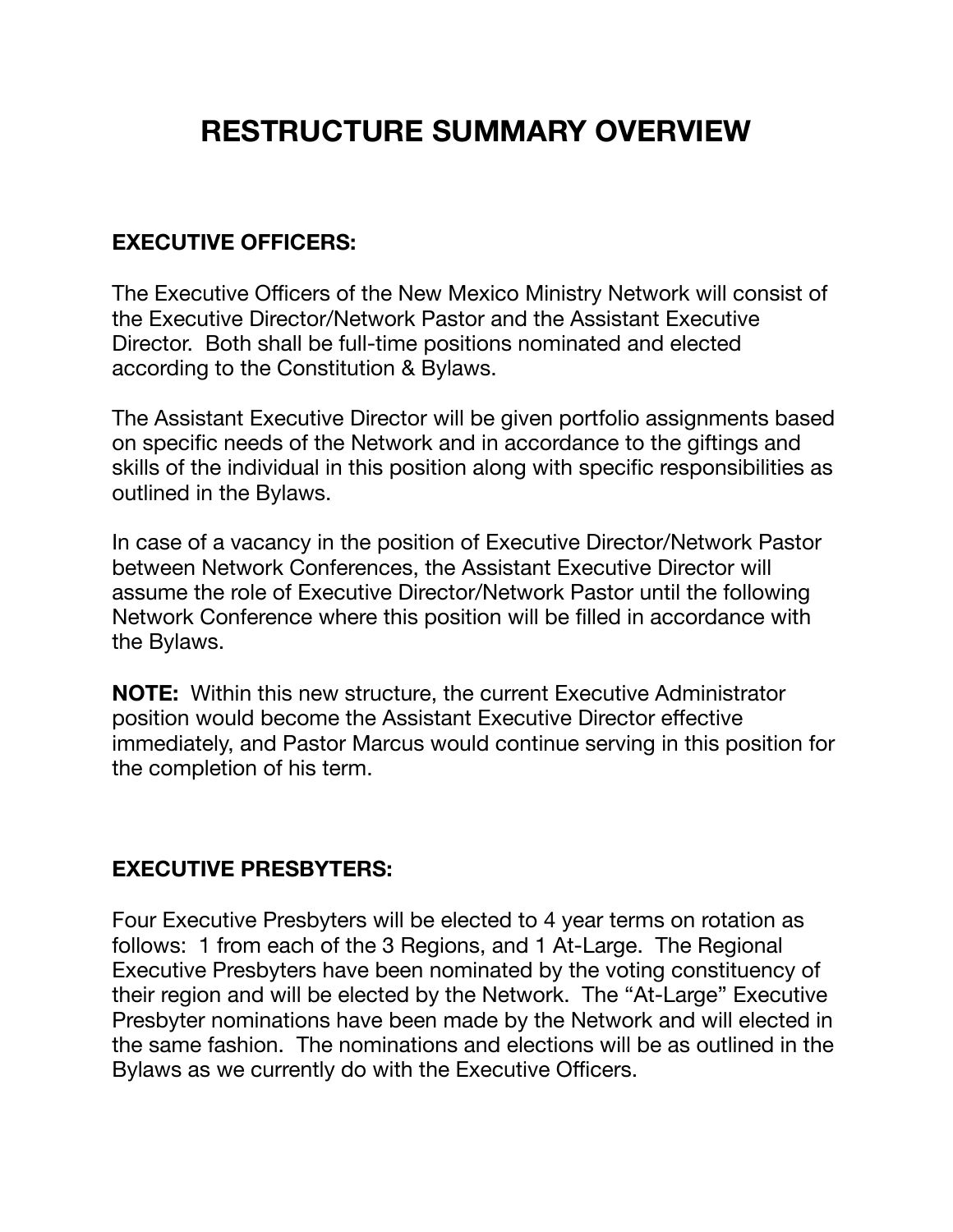The 4 Executive Presbyters along with the Executive Officers will make up the Executive Presbytery. The Executive Presbytery will serve as the Board for Legacy Financial Services and be responsible for ministerial discipline in accordance with General Council Bylaws.

Each year, one of these Executive Presbyters, on rotation will serve as one of our New Mexico General Presbyters along with our Executive Officers as outlined in our Bylaws.

**NOTE:** Pending the approval of the enabling resolutions to our Bylaws at the upcoming Network Conference, we will elect these 4 Executive Presbyters.

### **APPOINTED PRESBYTERS:**

3 or more Presbyters shall be nominated by the Network Pastor and approved by the Executive Presbytery. They shall be appointed for 2 year terms.

#### **HONORARY PRESBYTERS:**

All former Executive Officers shall serve as honorary presbyters at the pleasure of the Network Pastor and Executive Presbytery.

**NOTE:** Within this new structure, David Vistine would become the first Honorary Presbyter.

#### **NETWORK PRESBYTERY:**

The New Mexico Network Presbytery will be made up of the Executive Officers, the Executive Presbyters, and appointed Presbyters, along with the Honorary Presbyters.